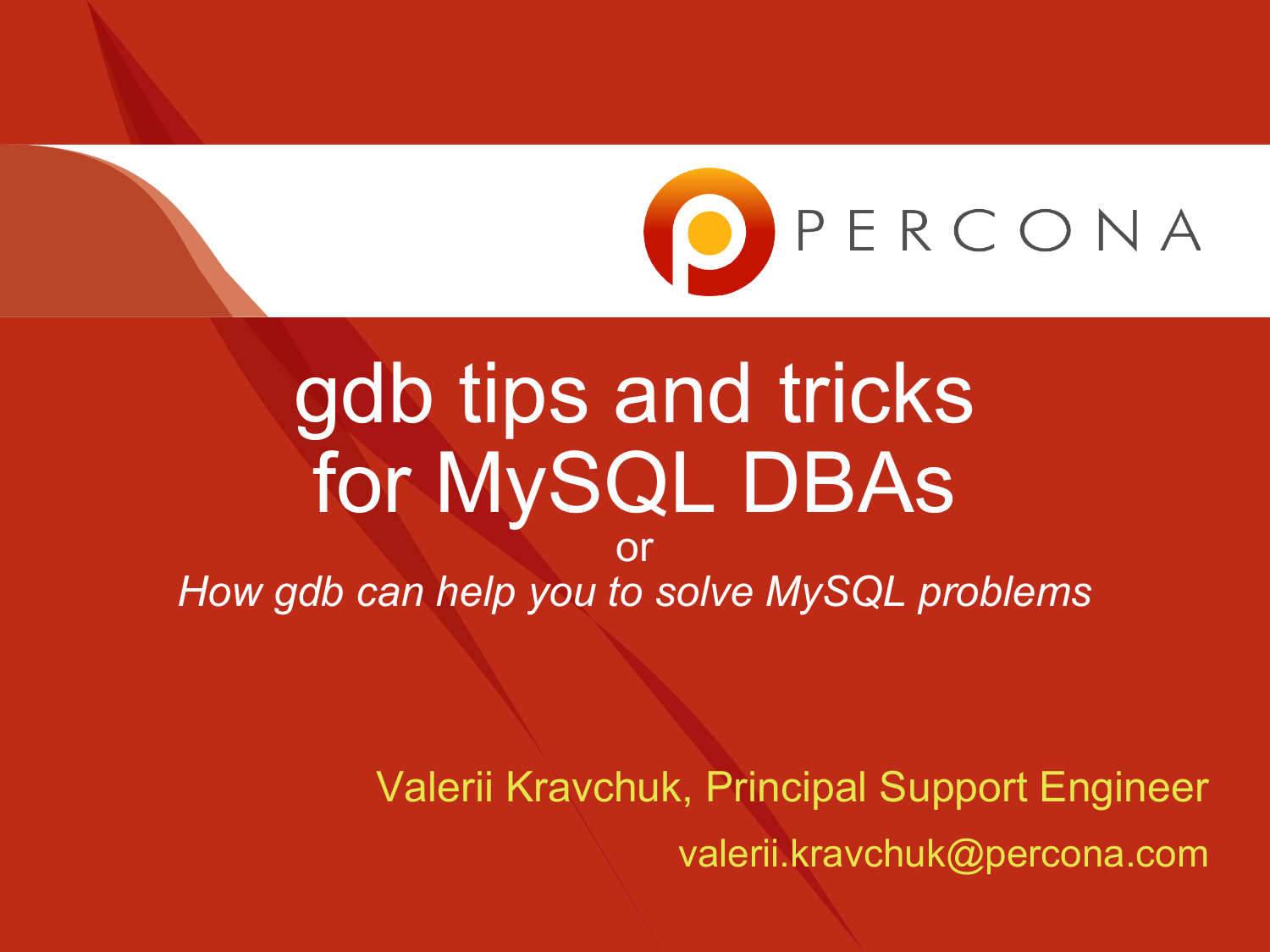### Who am 1?

Valerii (aka Valeriy) Kravchuk:

- MySQL Support Engineer in MySQL AB, Sun and Oracle, 2005 2012
	- Bugs Verification Team all this time
	- Support issues related to bugs, crashes, InnoDB, performance...
	- Trainings (mostly informal) for new team members
	- All kinds of decision making committees…
- Principal Support Engineer in Percona since September, 2012
	- Doing more or less the same as before, but better (I hope)...
	- Plus I try to speak and write about MySQL in public now
- <http://mysqlentomologist.blogspot.com> my blog about MySQL (mostly bugs)
- <https://www.facebook.com/valerii.kravchuk> my Facebook page, a lot about MySQL (mostly bugs…)
- <http://bugs.mysql.com> my personal playground. 6 bugs reported in 2015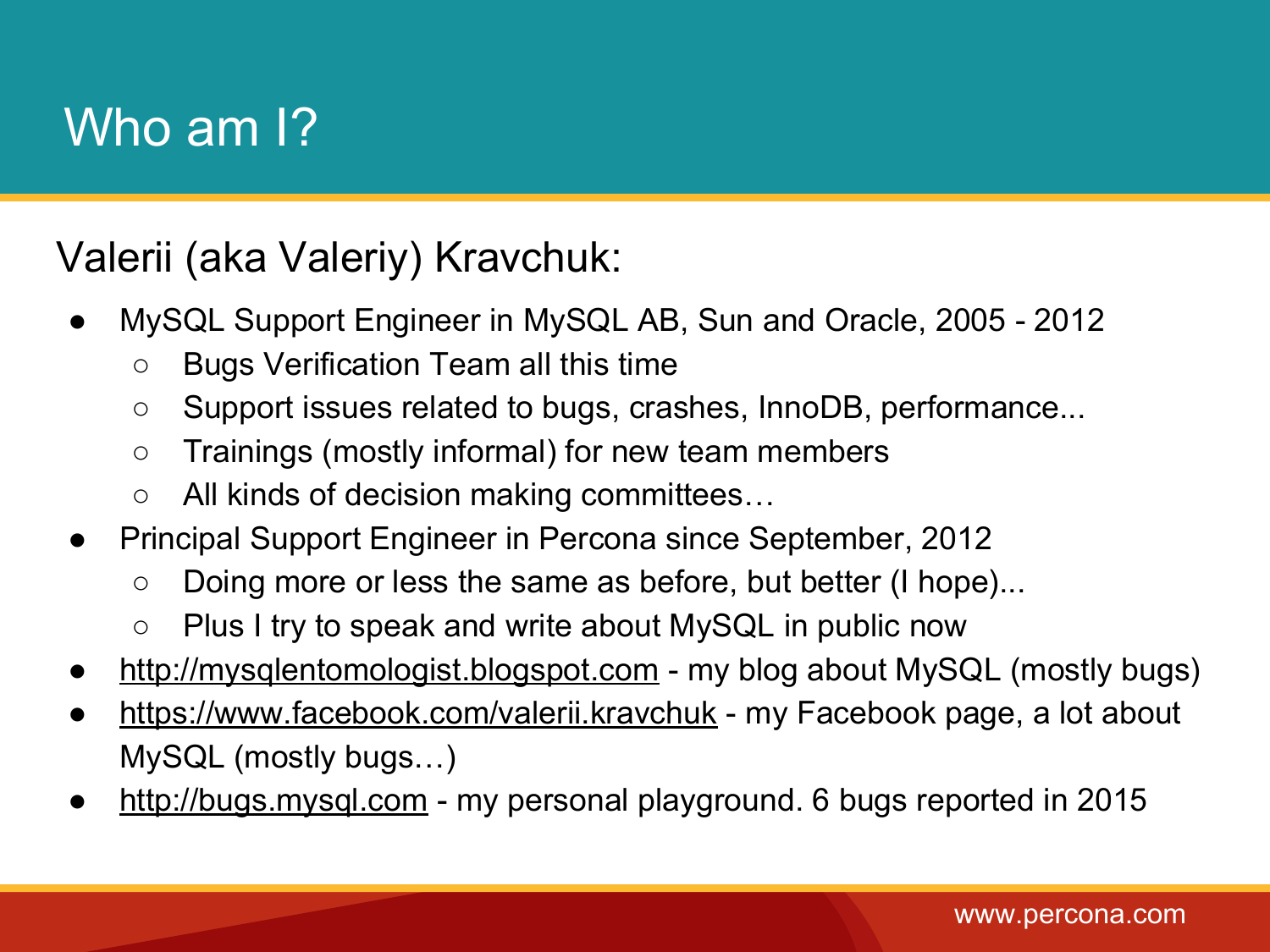### What is this session about?

- Some historical remarks and URLs to known use cases/blog posts about gdb and MySQL troubleshooting
- Multi-threaded executables and gdb (threads, frames)
- Basic gdb commands and "tricks"
- Few words on pt-pmp use
- Important MySQL data structures to explore (mostly THD \*)
- A couple of real life use cases, working with core dump and alive mysqld
- **Discussion**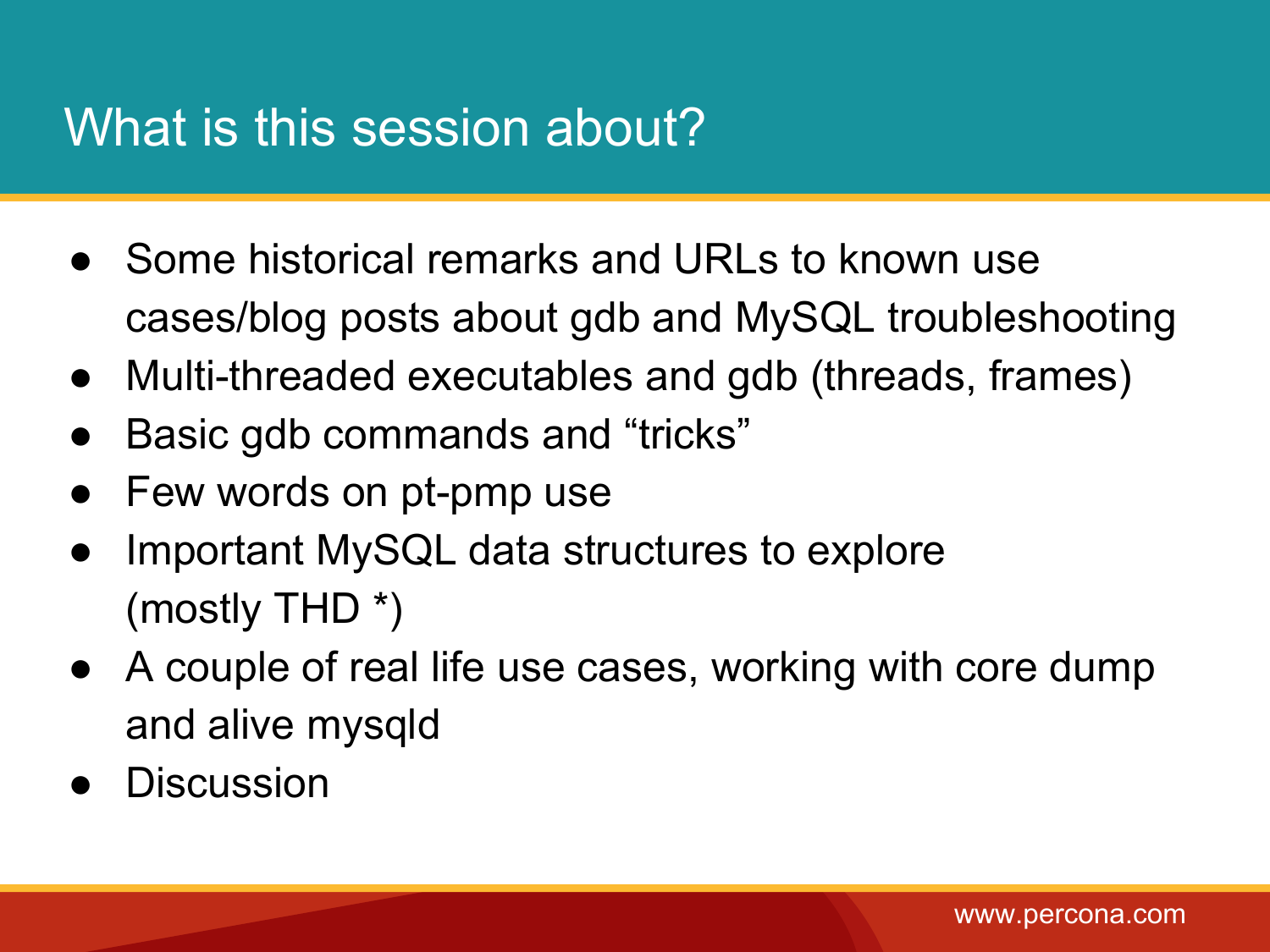### Domas is famous for these tricks...

- <http://dom.as/2009/02/15/poor-mans-contention-profiling/>
- <http://dom.as/2009/07/30/evil-replication-management/>
- <http://dom.as/2010/01/02/read-ahead/>
- <http://dom.as/2009/03/14/stupid-innodb-tricks/> not literally needed since 5.1.38 and InnoDB plugin, innodb\_spin\_wait\_delay :)
- <http://poormansprofiler.org/>

#### <http://dom.as/2009/12/29/when-bad-things-happen/>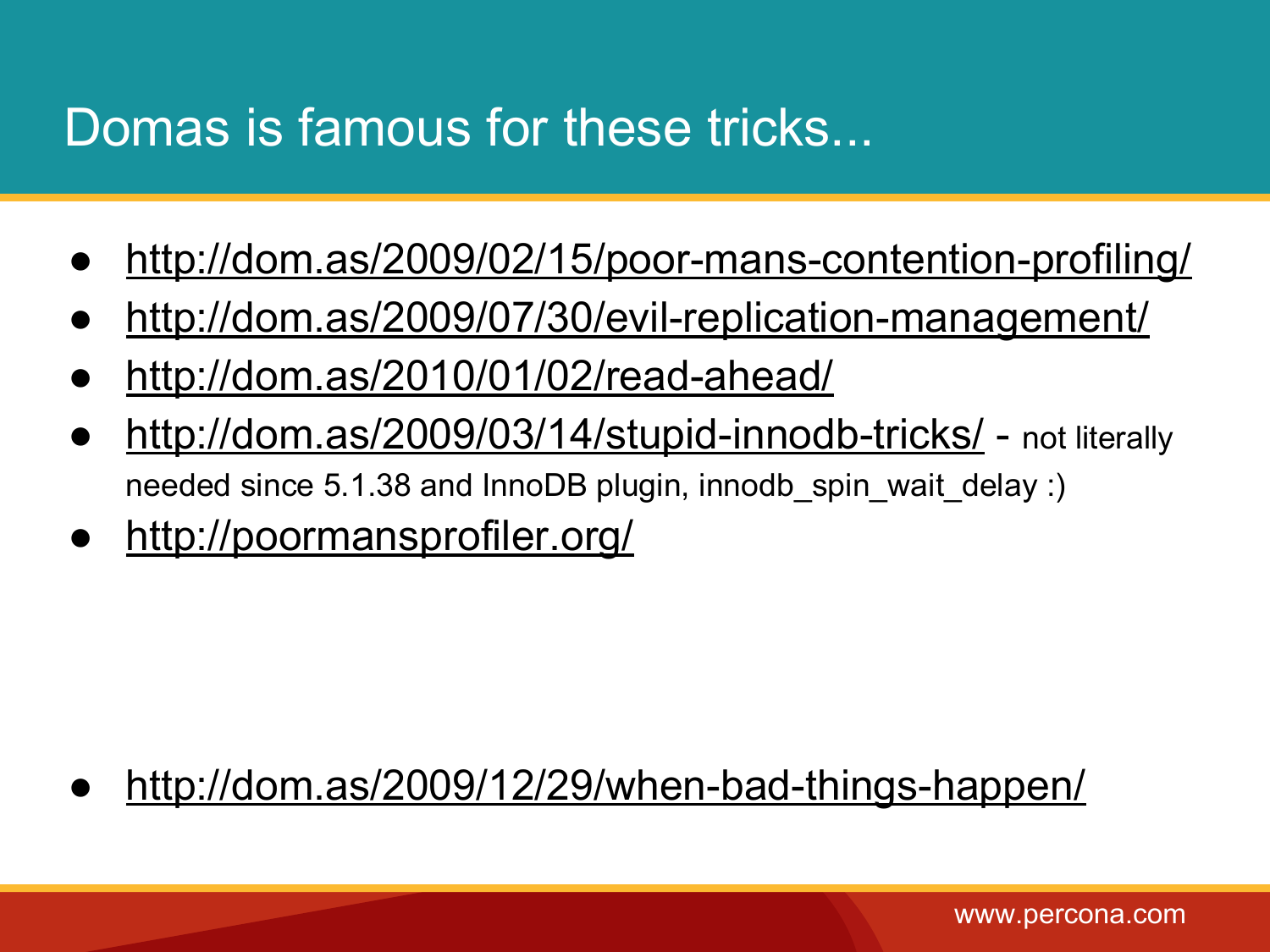### More examples of gdb use for MySQL DBAs

Remember the names:

**Domas Mituzas**, **Shane Bester**, **Roel Van De Paar**, **Mark Callaghan**, **Aurimas**, **Zhai Weixiang**, **...**

- [http://www.percona.com/blog/2012/09/09/obtain-last-executed-statement](http://www.percona.com/blog/2012/09/09/obtain-last-executed-statement-from-optimized-core-dump/)[from-optimized-core-dump/](http://www.percona.com/blog/2012/09/09/obtain-last-executed-statement-from-optimized-core-dump/)
- [http://www.percona.com/blog/2013/11/11/how-to-extract-all-running-queries](http://www.percona.com/blog/2013/11/11/how-to-extract-all-running-queries-including-the-last-executed-statement-from-a-core-file/)[including-the-last-executed-statement-from-a-core-file/](http://www.percona.com/blog/2013/11/11/how-to-extract-all-running-queries-including-the-last-executed-statement-from-a-core-file/)
- [http://mysqlbugs.blogspot.com.au/2012/09/how-to-obtain-all-executing](http://mysqlbugs.blogspot.com.au/2012/09/how-to-obtain-all-executing-queries.html)[queries.html](http://mysqlbugs.blogspot.com.au/2012/09/how-to-obtain-all-executing-queries.html)
- <http://www.percona.com/blog/2010/03/23/too-many-connections-no-problem/>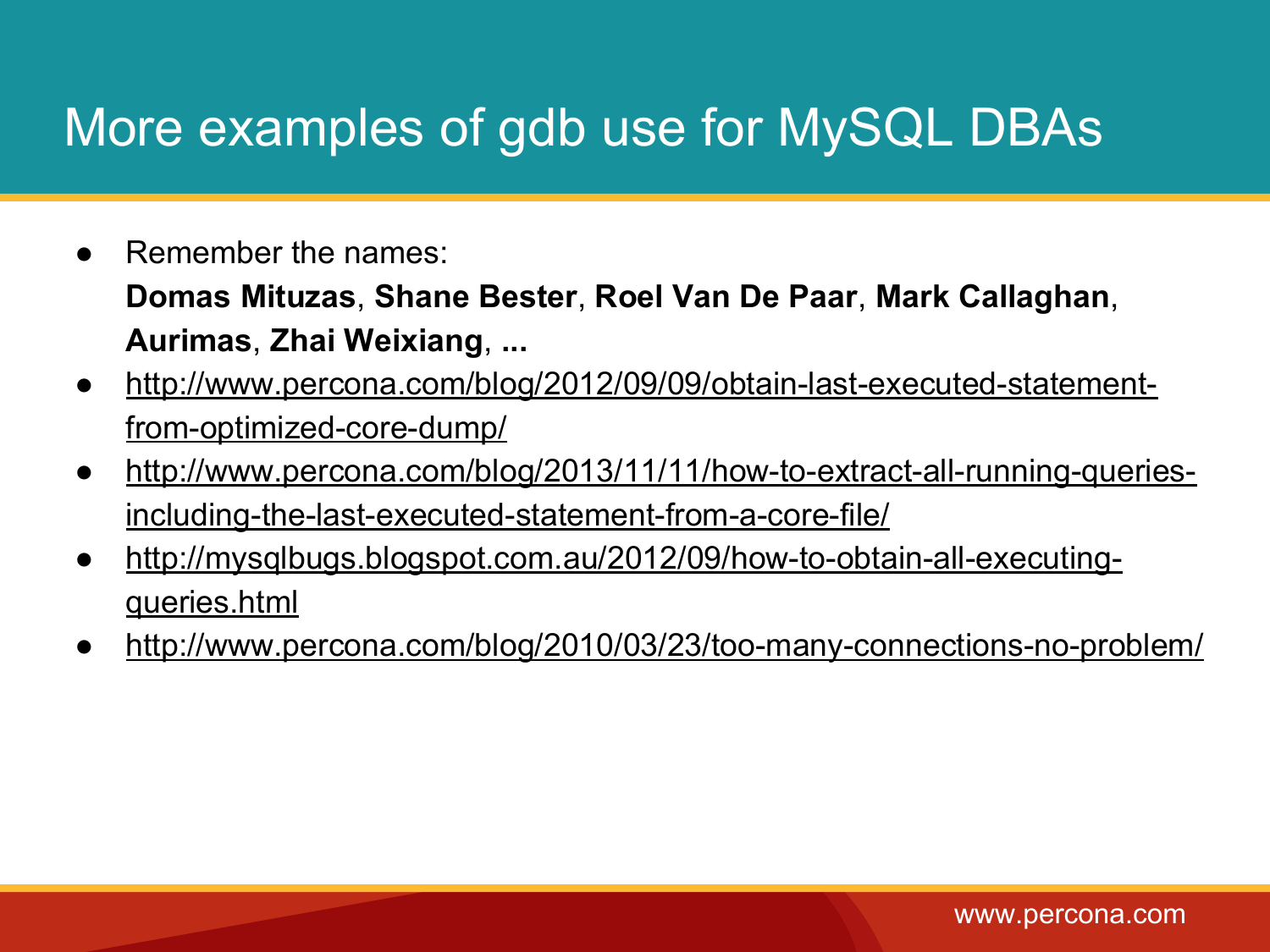### What you can do with gdb

- Check stack traces (and variables), per thread: **thread apply all bt** [**full**]
- Print variables, up to complex one: **thread 1 print do\_command::thd->query\_string.string.str**

```
• Set new values for variables (global and per thread, even those formally
```
read-only in MySQL while it's running):

**set max\_connections=5000**

set opt log slave updates=1

- Call functions (that may do complex changes): **call rpl\_filter->add\_do\_db(strdup("hehehe"))**
- Set breakpoints and watchpoints
- Work interactively or use **gdb** as a command line utility (**-batch**)
- Use macros, Python scripting, more...
- All these may not work, fail, hang, crash, produce obscure errors...
- You have to read and understand the source code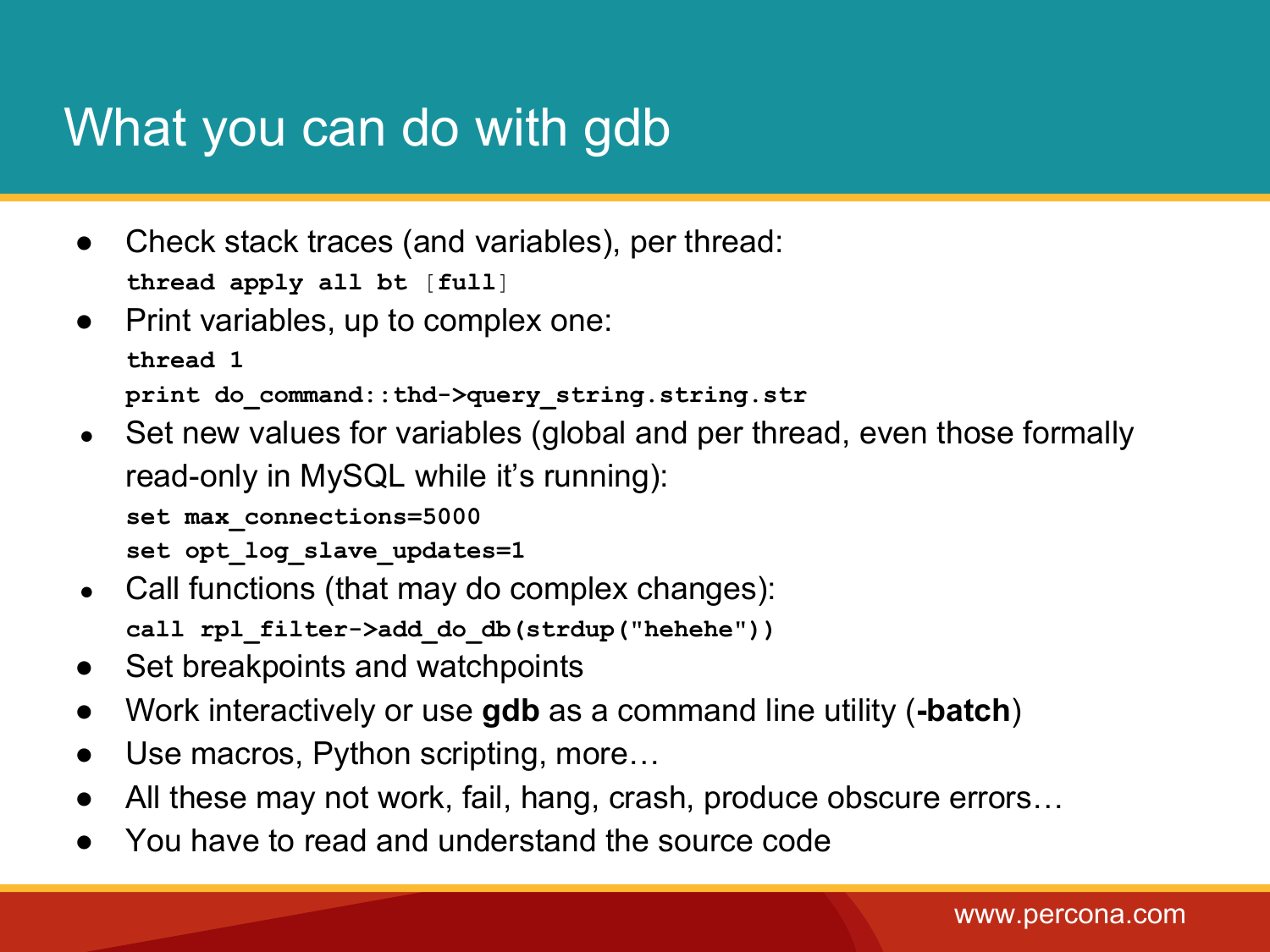### pt-pmp (Poor Man's Profiler)

<http://www.percona.com/doc/percona-toolkit/2.2/pt-pmp.html>

**pt-pmp [-i 1] [-s 0] [-b mysqld] [-p pidofmysqld] [-l 0] [-k file] [--version]**

- It is based on original idea by Domas (**http://poormansprofiler.org/**) with some more bash/awk on top applied
- One of the recent examples how it is used (semi-sync replication performance):<http://bugs.mysql.com/bug.php?id=75570>
- When mysqld hangs or is slow, you can get some insight quickly: [http://bugs.](http://bugs.mysql.com/bug.php?id=75028) [mysql.com/bug.php?id=75028](http://bugs.mysql.com/bug.php?id=75028) (HandlerSocket "hangs" on shutdown)
- When there are stalls, use pt-pmp to find out why (or what threads mostly do at the moment):<http://bugs.mysql.com/bug.php?id=69810>
- pt-pmp surely **slows server down** :) Hint (workaround is in the bug): <https://bugs.launchpad.net/percona-toolkit/+bug/1320168>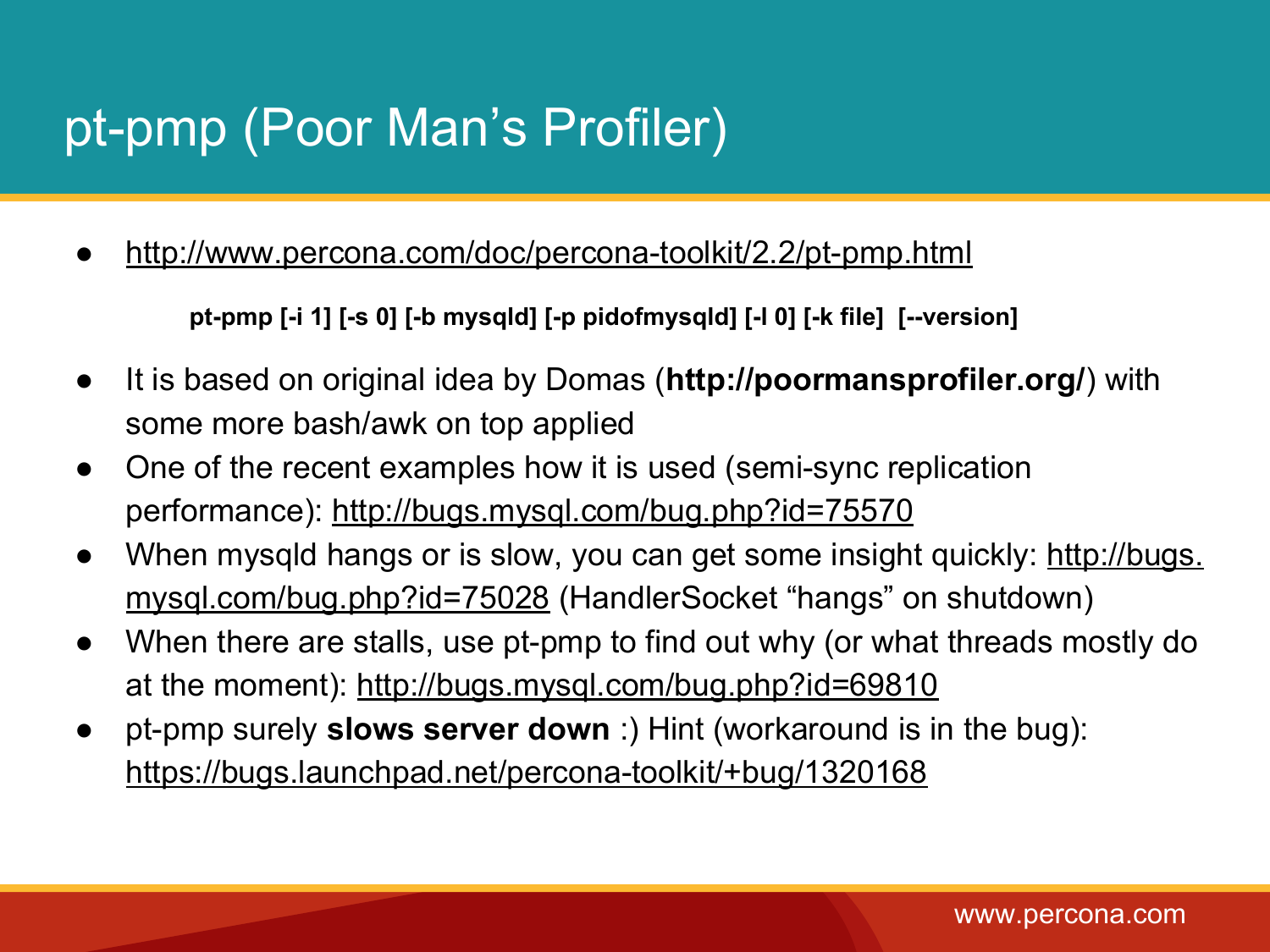### Multi-threaded mysqld and gdb

#### process/thread/frame concepts:

```
(gdb) thread 2
[Switching to thread 2 (Thread 0x7fe771550700 (LWP 2544))]
  #0 0x00000000000605774 in Item func numhybrid::val int (
  this=<value optimized out>)
  at /home/openxs/bzr2/percona-5.6/sql/item_func.cc:1013
1013 }
(gdb) bt
...
#12 0x00000000006f8a45 in dispatch command (command=COM QUERY,
  thd=0x7fe760f94000, packet=0x7fe77154fac0 "", packet_length=0)
  at /home/openxs/bzr2/percona-5.6/sql/sql_parse.cc:1434
...
(gdb) frame 12
#12 0x00000000006f8a45 in dispatch command (command=COM QUERY,
  thd=0x7fe760f94000, packet=0x7fe77154fac0 "", packet_length=0)
  at /home/openxs/bzr2/percona-5.6/sql/sql_parse.cc:1434
warning: Source file is more recent than executable.
1434 mysql parse(thd, thd->query(), thd->query length(), &parser state);
(gdb) p thd->query_string.string.str
$2 = 0x7fe75301d010 "select benchmark(5", '0' <repeats 13 times>, ", 2*2)"
```
● https://sourceware.org/gdb/onlinedocs/gdb/Variables.html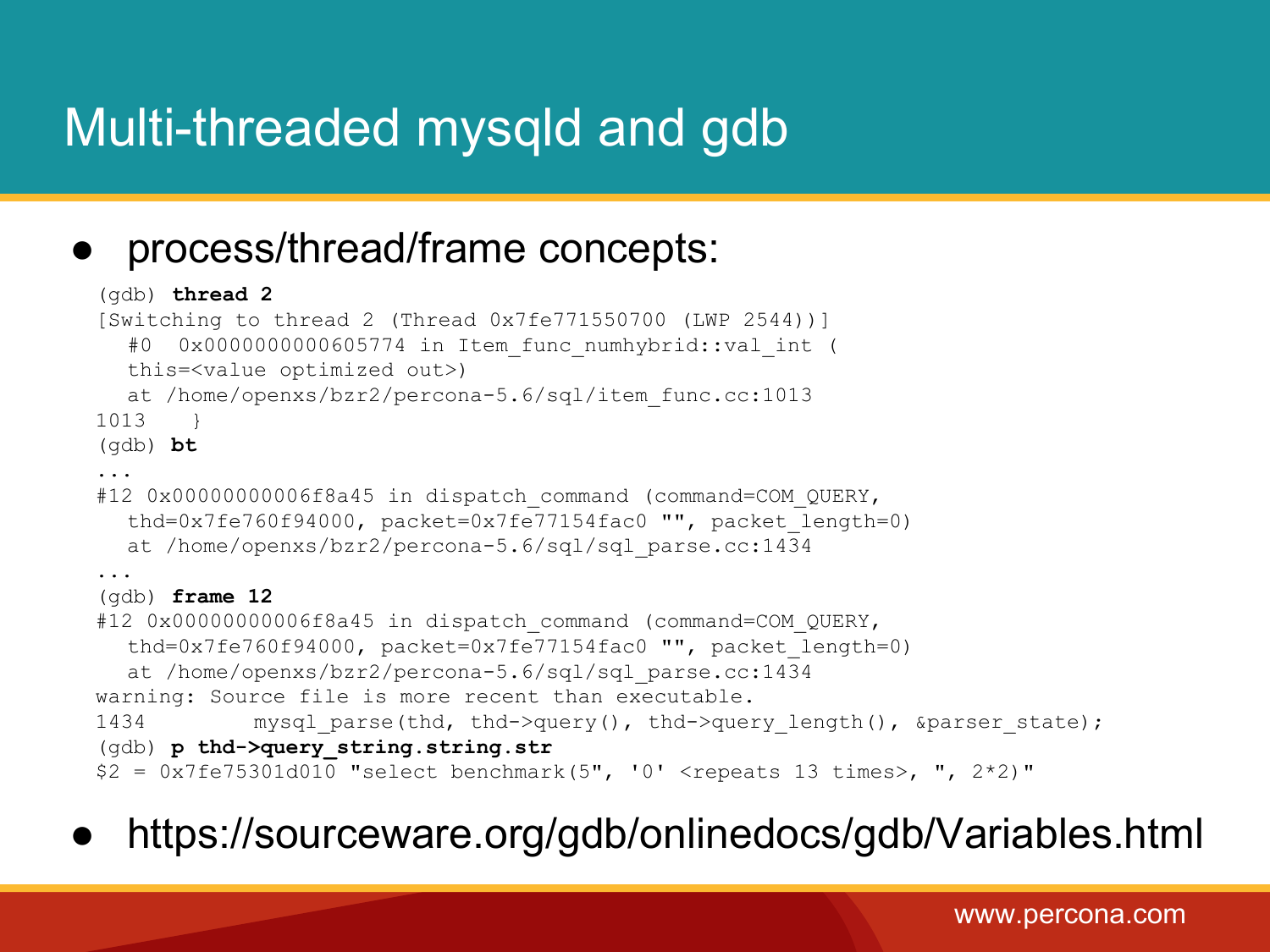### THD structure

grep -rn **THD sql/sql\_class.h**

**class THD :public MDL\_context\_owner,**

 **public Statement,**

 **public Open\_tables\_state**

HASH **user vars**;  $\frac{1}{2}$  hash for user variables

struct system\_variables **variables**; // Changeable local variables

struct system status var **status var**; // Per thread statistic vars

struct system status var \*initial status var; /\* used by show status \*/

Security context main security ctx;

…

CSET STRING **query string;** // inherited from Statement...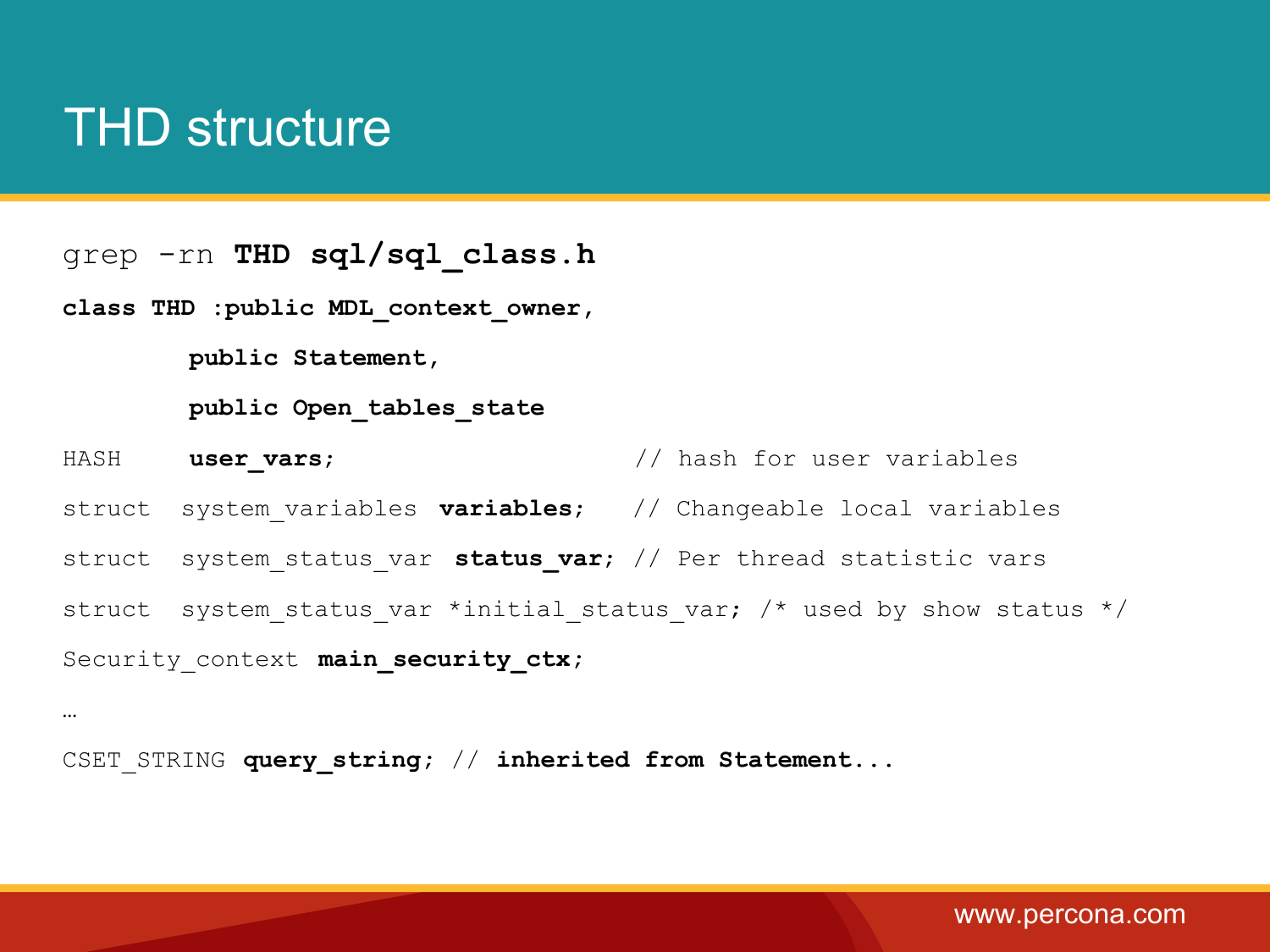### THD structure (continued)

- (gdb) **p thd->main\_security\_ctx->user**
- \$7 = 0x7fe753019058 "root"
- (gdb) **p thd->main\_security\_ctx->host**
- $$8 = {Ptr = 0xc16759$  "localhost", str\_length = 9, Alloced\_length = 0,

alloced = false, str charset =  $0x1393de0$ }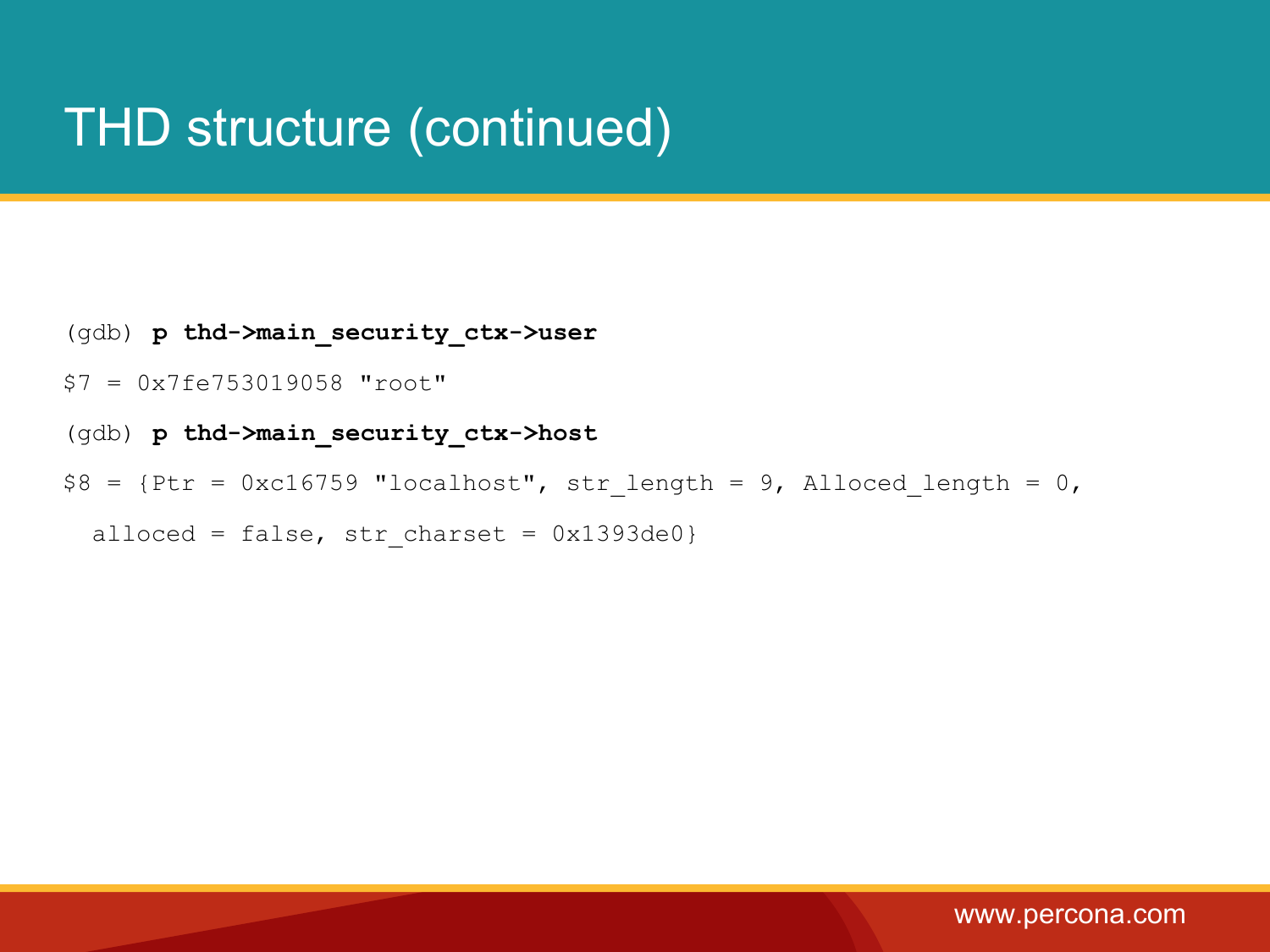### Real life case: checking core dump

```
gdb -ex 'set pagination 0'\
…\
 -ex 'thread apply all bt full'\ 
/path/to/mysqld /var/tmp/core.<pid> | tee core.<pid>.bt
```
● Make sure you know how to get core when mysqld crashes:

<http://www.percona.com/blog/2011/08/26/getting-mysql-core-file-on-linux/>

Let's check one example, we need crashing bug for this: <https://bugs.launchpad.net/percona-server/+bug/1384658>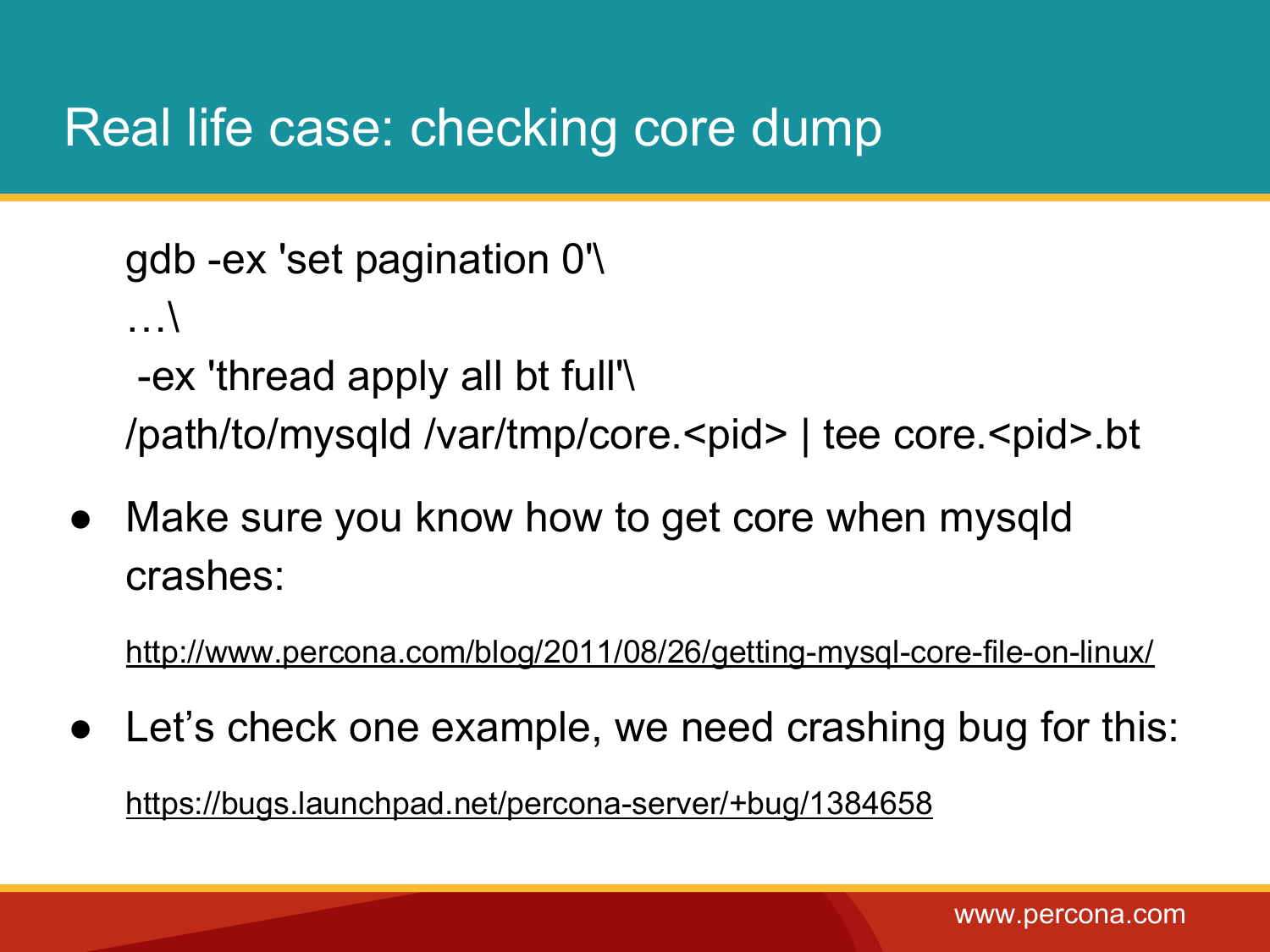### Real life case: attaching to alive mysqld

#### This is how it goes:

```
[root@centos openxs]# mysql -uroot -e "show variables like 
  'innodb_autoinc_lock_mode'"
   +--------------------------+-------+
| Variable name | Value |
+--------------------------+-------+
 | innodb_autoinc_lock_mode | 0 |
+--------------------------+-------+
[root@centos openxs]# mysql -uroot -e "set global 
  innodb_autoinc_lock_mode=1"
  ERROR 1238 (HY000) at line 1: Variable 'innodb autoinc lock mode' is a
  read only variable
[root@centos openxs]# gdb -ex "set innobase autoinc lock mode=1" -batch -p
  `pidof mysqld`
  …
  [Thread debugging using libthread_db enabled]
0x00007ff31d6830d3 in poll () from /lib64/libc.so.6
  … check the variable value again now
[root@centos openxs]# ps aux | grep mysqld
[root@centos openxs]# kill -SIGCONT `pidof mysqld`
```